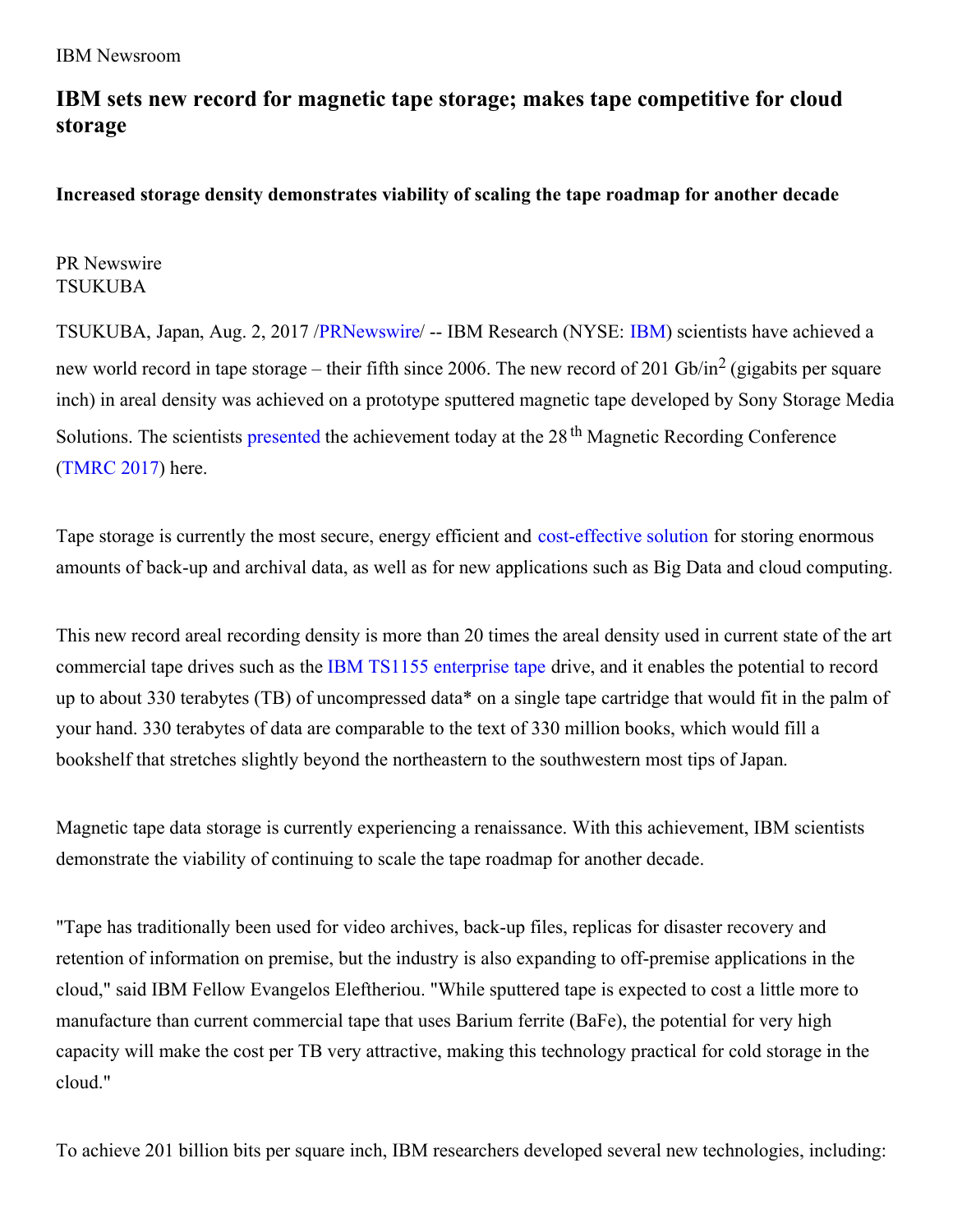- Innovative signal-processing algorithms for the data channel, based on noise-predictive detection principles, which enable reliable operation at a linear density of 818,000 bits per inch with an ultranarrow 48nm wide tunneling magneto-resistive (TMR) reader.
- A set of advanced servo control technologies that when combined enable head positioning with an accuracy of better than 7 nanometers. This combined with a 48nm wide (TMR) hard disk drive read head enables a track density of 246,200 tracks per inch, a 13-fold increase over a state of the art TS1155 drive.
- A novel low friction tape head technology that permits the use of very smooth tape media

IBM has been working closely with Sony Storage Media Solutions for several years, particularly on enabling increased areal recording densities. The results of this collaboration have led to various improvements in the media technology, such as advanced roll-to-roll technology for long sputtered tape fabrication and better lubricant technology, which stabilizes the functionality of the magnetic tape.

Many of the technologies developed and used in the areal density demonstrations are later incorporated into future tape products. Two notable examples from 2007 include an advanced noise predictive maximum likelihood read channel and first generation BaFe tape media.

IBM has a long history of innovation in magnetic tape data storage. Its first commercial tape product, the 726 Magnetic Tape Unit, was announced more than 60 years ago. It used reels of half-inch-wide tape that each had a capacity of about 2 megabytes. The areal density demonstration announced today represents a potential increase in capacity of 165,000,000 times compared with IBM's first tape drive product. This announcement reaffirms IBM's ongoing commitment and leadership in magnetic tape technology.

\* Assuming the same format overheads as the TS1155 format and taking into account the 6.4% increase in tape length enabled by the thinner demo tape. A TS1155 JD cartridge, can hold 15 TB of uncompressed data in a 4.29 in. x 4.92 in. x 0.96 in. (109.0 mm x 125 mm x 24.5 mm) form factor

*201 Gb/in² Recording Areal Density on Sputtered Magnetic Tape, Simeon Furrer, Mark A. Lantz, Peter Reininger, Angeliki Pantazi, Hugo E. Rothuizen, Roy D. Cideciyan, Giovanni Cherubini, Walter Haeberle, Evangelos Eleftheriou, Junichi Tachibana, Noboru Sekiguchi, Takashi Aizawa, Tetsuo Endo, Tomoe Ozaki, Teruo Sai, Ryoichi Hiratsuka, Satoshi Mitamura, and Atsushi Yamaguchi, DOI 10.1109/TMAG.2017.2727822, IEEE Transactions on Magnetics,* <http://ieeexplore.ieee.org/document/7984852/>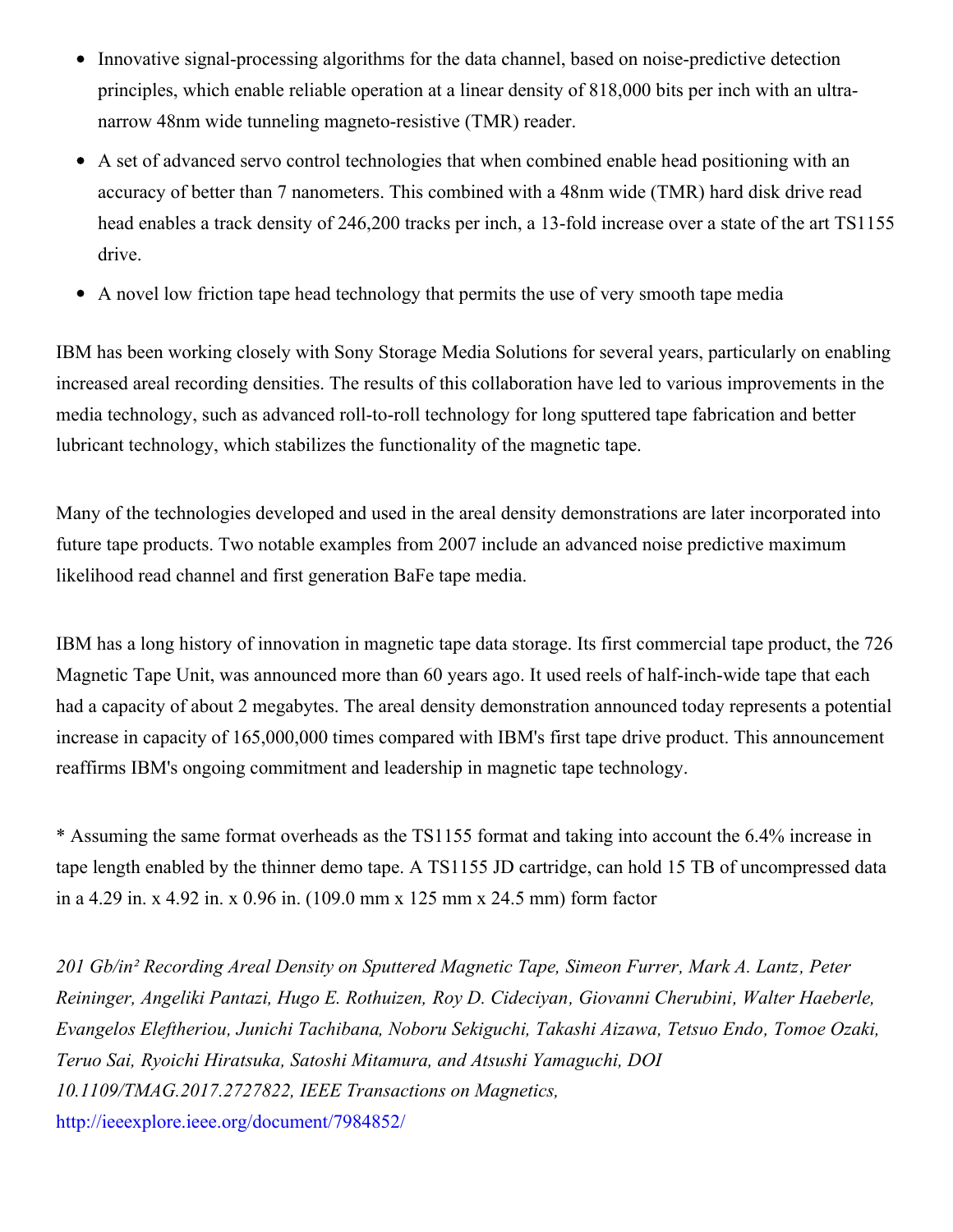For more on the history of IBM and magnetic tape storage visit: <http://www.ibm.com/ibm/history/ibm100/us/en/icons/tapestorage/>

Find more details about magnetic tape technology at: <http://www.research.ibm.com/labs/zurich/sto/tape/arealdensity.html>

Join the conversation on Twitter @IBMResearch and #5thtaperecord

**High-resolution pictures:** [https://www.flickr.com/gp/ibm\\_research\\_zurich/44742q](https://www.flickr.com/gp/ibm_research_zurich/44742q)

**Video:** <https://youtu.be/Wm1JiI6CppU>

About IBM Research – Zurich

[www.zurich.ibm.com](http://www.zurich.ibm.com/)

Contacts Chris Sciacca IBM Research (EMEA) +41 44 724 8443 [cia@zurich.ibm.com](mailto:cia@zurich.ibm.com)

Greg Vitarelli IBM Storage and Software Defined Infrastructure +1 617 455 9627 [vitarelli@us.ibm.com](mailto:vitarelli@us.ibm.com)

View original content with [multimedia:http://www.prnewswire.com/news-releases/ibm-sets-new-record-for-](http://www.prnewswire.com/news-releases/ibm-sets-new-record-for-magnetic-tape-storage-makes-tape-competitive-for-cloud-storage-300498208.html)